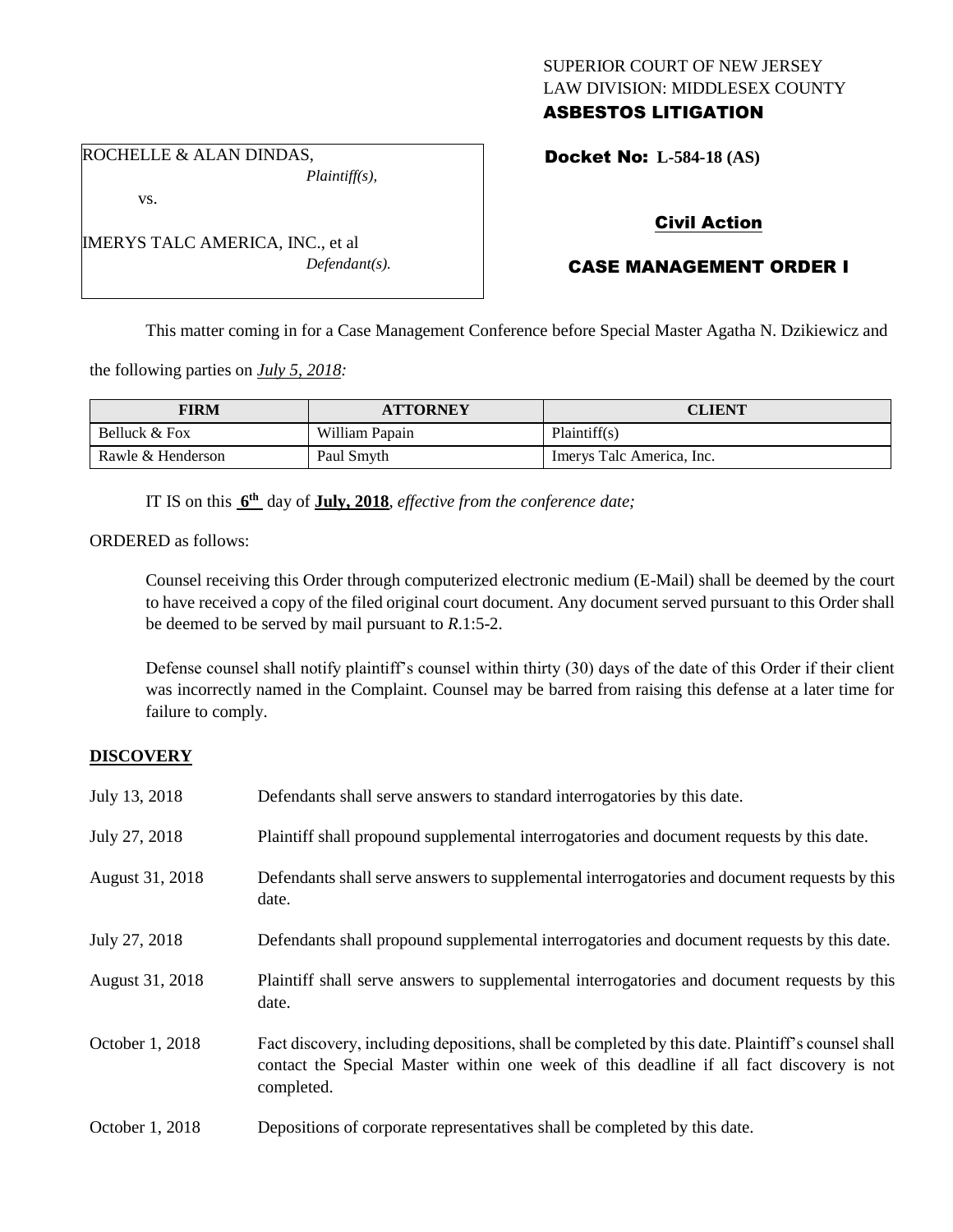### **EARLY SETTLEMENT**

October 19, 2018 Settlement demands shall be served on all counsel and the Special Master by this date.

## **SUMMARY JUDGMENT MOTION PRACTICE**

| October 19, 2018 | Plaintiff's counsel shall advise, in writing, of intent not to oppose motions by this date. |  |  |  |
|------------------|---------------------------------------------------------------------------------------------|--|--|--|
|------------------|---------------------------------------------------------------------------------------------|--|--|--|

- November 2, 2018 Summary judgment motions shall be filed no later than this date.
- November 30, 2018 Last return date for summary judgment motions.

#### **MEDICAL DEFENSE**

October 19, 2018 Plaintiff shall serve medical expert reports by this date.

- October 19, 2018 Upon request by defense counsel, plaintiff is to arrange for the transfer of pathology specimens and x-rays, if any, by this date.
- December 31, 2018 Defendants shall identify its medical experts and serve medical reports, if any, by this date. In addition, defendants shall notify plaintiff's counsel (as well as all counsel of record) of a joinder in an expert medical defense by this date.

### **LIABILITY EXPERT REPORTS**

October 19, 2018 Plaintiff shall identify its liability experts and serve liability expert reports or a certified expert statement by this date or waive any opportunity to rely on liability expert testimony.

December 31, 2018 Defendants shall identify its liability experts and serve liability expert reports, if any, by this date or waive any opportunity to rely on liability expert testimony.

#### **ECONOMIST EXPERT REPORTS**

- October 19, 2018 Plaintiff shall identify its expert economists and serve expert economist report(s), if any, by this date or waive any opportunity to rely on economic expert testimony.
- December 31, 2018 Defendants shall identify its expert economists and serve expert economist report(s), if any, by this date or waive any opportunity to rely on economic expert testimony.

#### **EXPERT DEPOSITIONS**

January 25, 2019 Expert depositions shall be completed by this date. To the extent that plaintiff and defendant generic experts have been deposed before, the parties seeking that deposition in this case must file an application before the Special Master and demonstrate the necessity for that deposition. To the extent possible, documents requested in a deposition notice directed to an expert shall be produced three days in advance of the expert deposition. The expert shall not be required to produce documents that are readily accessible in the public domain.

#### **PRE-TRIAL AND TRIAL**

January 9, 2019 @ 10:00am Settlement conference. All defense counsel shall appear with authority to negotiate settlement and have a representative authorized to negotiate settlement available by

 $\_$  ,  $\_$  ,  $\_$  ,  $\_$  ,  $\_$  ,  $\_$  ,  $\_$  ,  $\_$  ,  $\_$  ,  $\_$  ,  $\_$  ,  $\_$  ,  $\_$  ,  $\_$  ,  $\_$  ,  $\_$  ,  $\_$  ,  $\_$  ,  $\_$  ,  $\_$  ,  $\_$  ,  $\_$  ,  $\_$  ,  $\_$  ,  $\_$  ,  $\_$  ,  $\_$  ,  $\_$  ,  $\_$  ,  $\_$  ,  $\_$  ,  $\_$  ,  $\_$  ,  $\_$  ,  $\_$  ,  $\_$  ,  $\_$  ,